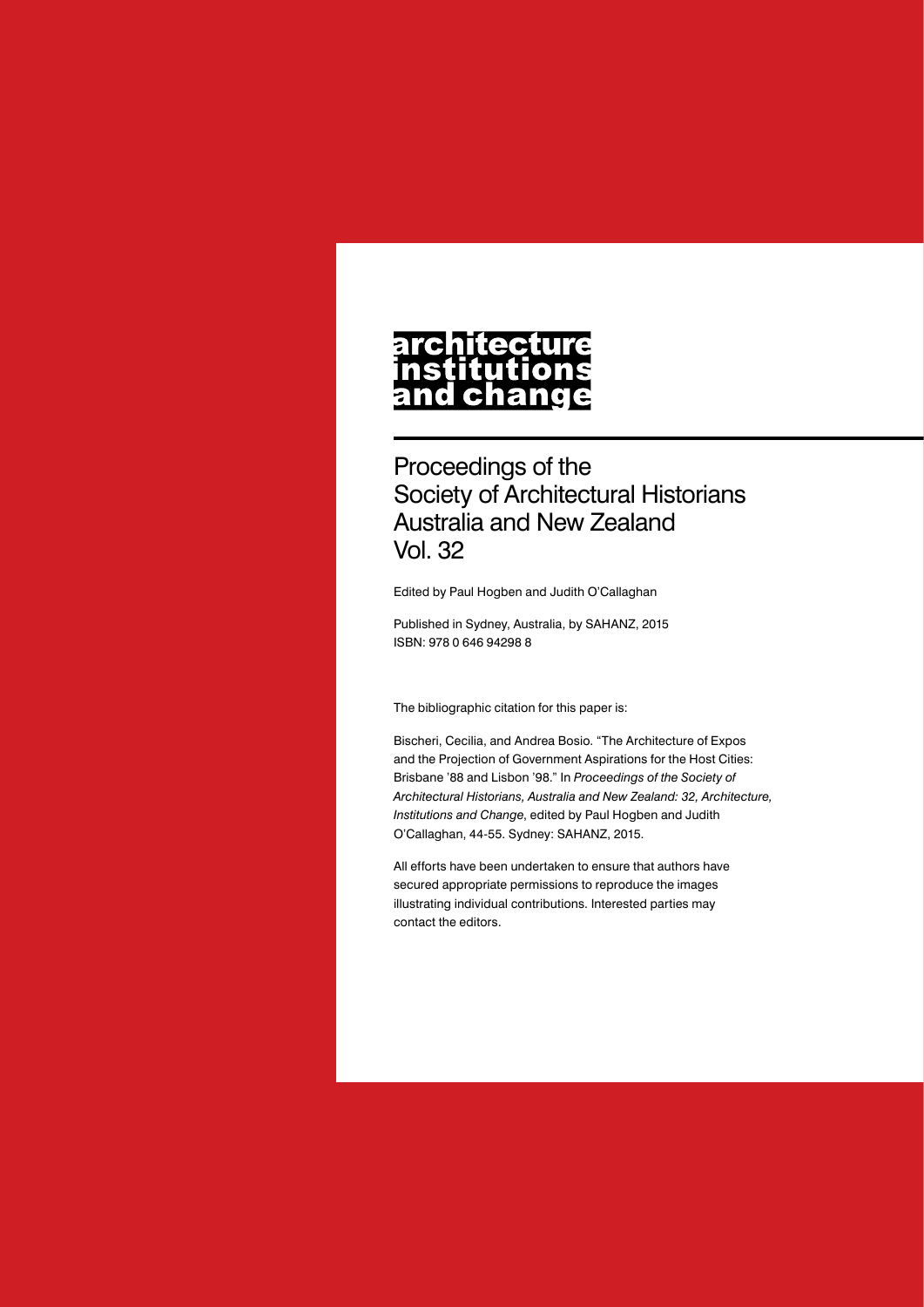**Cecilia Bischeri***,* University of Queensland | **Andrea Bosio***,* Griffith University

## The Architecture of Expos and the Projection of Government Aspirations for the Host Cities: Brisbane '88 and Lisbon '98

*Within the broader topic investigating the relationship between architecture and the institutions of power, expos offer a particular scenario for speculating about the use and role of architecture in projecting government aspirations for the host cities and their reputations internationally. This focus on expos is considered relevant in light of the current Expo 2015 in Milan, Italy. Taking into account the present as the initial stimulus, the paper explores two case studies: Expo '88 in Brisbane, Australia, and Expo '98 in Lisbon, Portugal. These examples have been selected to demonstrate the use of architecture to efficaciously project government aspirations. In addition, particular attention has been accorded to the legacy phase of these two expos. Although they are fundamentally different in their attitude towards legacy, it is considered important for two reasons. Firstly, the legacy is deemed as current evidence of the original government vision for the host city, and secondly as the most important factor in declaring the success or failure of such events. In the Lisbon case, the government's aspiration regards the modernisation of the capital city to be comparable with the living standards of European metropolises. In addition, acknowledging Lisbon '98 as an exemplar case in integrating the urban aspects of an expo and its legacy project, this paper identifies four urban criteria. These are considered guidelines for informing the legacy project, understood as the creation of an entire newly designed urban district that is able to function long after the six month period of the expo event. These criteria are then tested against the Brisbane case which is characterised by a different approach to legacy but able to achieve similar outcomes. In the Brisbane case the leisure-oriented atmosphere created during the expo, as an interpretation of the State government's intention of promoting a livelier outdoor lifestyle for Queenslanders, has been perpetuated through the legacy plans proposed for South Bank Parklands. This leisure aspect has heavily influenced public opinion of post-expo development proposals.*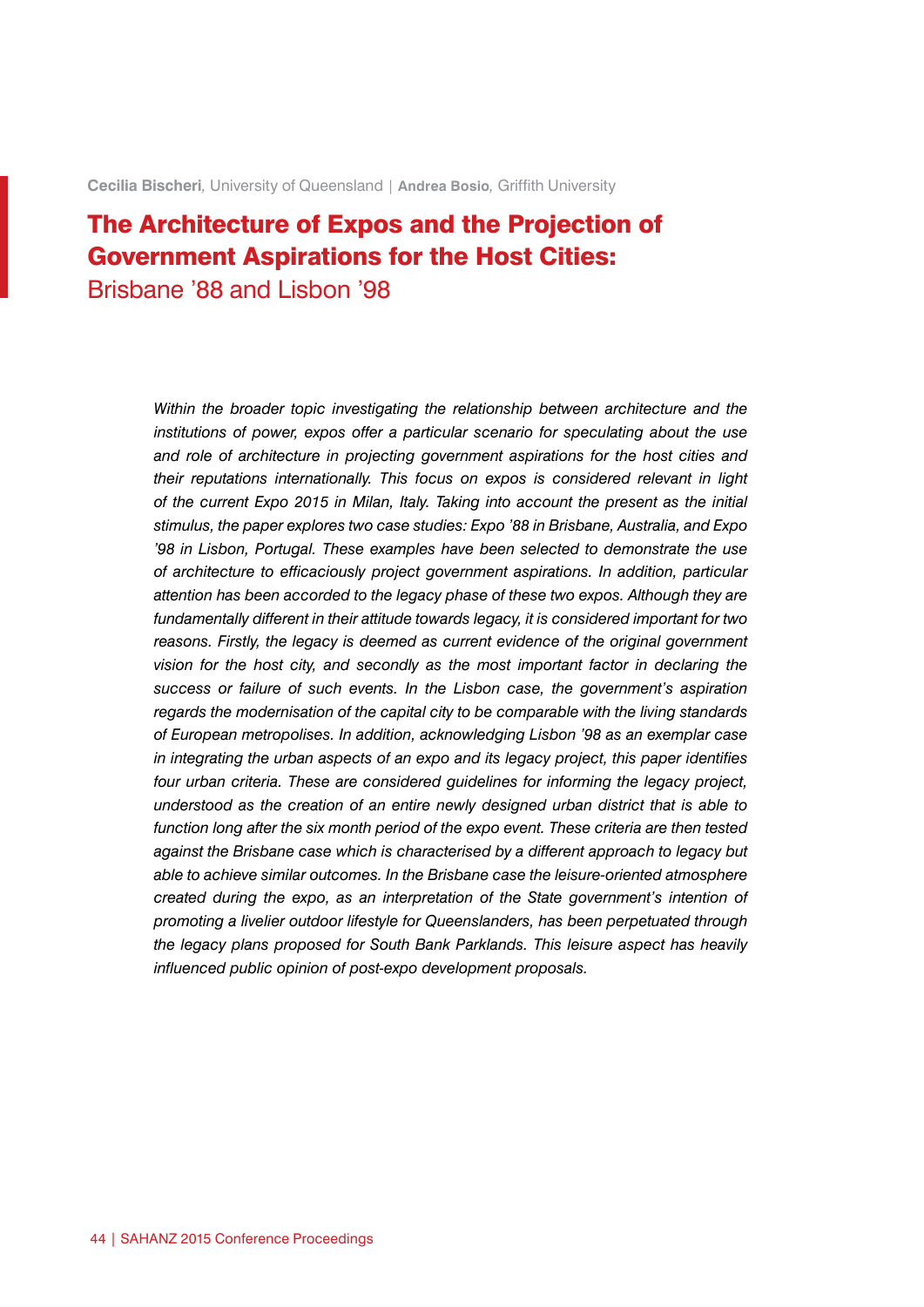

Since their origin, expos have been highly characterised by a political dimension.<sup>1</sup> National governments have used these events to "project and disseminate old and new hegemonic and 'official' ideologies to the 'masses'."2 Within the broader investigation of the relationship between power and architecture, expos offer a particular scenario for speculating about the use and the role of architecture in projecting government aspirations for the host city and its reputation internationally.

Upon these premises, this paper explores the role of the design of World Expositions as being a unique vehicle to represent and communicate government aspirations and ideological directions. At stake is not simply a discourse limited to individual buildings, but rather a reflection on the design of expos as a specific momentum within the process of the construction of cities. This broader perspective is adopted in light of the impact of expo events on host cities which outweighs the architectural scale in terms of mobilised funds, occupied lands and infrastructural changes. Expos "can been seen as laboratories or as privileged sites for the invention of special forms," providing a "contribution to the engine of urban invention."<sup>3</sup> This factor amplifies the experimental nature of expos in being instruments of power to influence the physical form of host cities and to manufacture and drive the promotion of their official images.

In recent years, the material legacy of expos has been considered the most important factor in declaring the success or failure of such events. This trend reveals the urban nature of legacy projects as the real focus of expos.4 The significance of the legacy and its contribution to the urban texture of the host cities has acquired a growing importance, outdating the attention given to the ephemerality characterising expos prior to 1930. Acknowledging this specific attention to the role of legacy, this paper argues the relevance of four urban criteria informing expo master plans and their legacy. The intent behind these criteria is argued to concern the creation of entirely newly designed urban districts able to function long after the six month period of the expo events. These four criteria relate to architectural quality, a variety of functions, attractiveness for a wide range of users, and the articulation of transportation systems which assure accessibility on different scales.

The criteria have been drawn from the widely acclaimed Expo '98 in Lisbon, Portugal. Lisbon '98 has been chosen as the exemplar case because of its success in integrating the urban aspects of the expo and its legacy project, and in achieving the government's aspiration in renewing the image of the nation in the European context. These criteria are further tested against Expo '88 in Brisbane, Australia. The case of Brisbane has been selected for two reasons. Firstly, for its approach to the design of the legacy project, which is opposite, yet effectual, when compared to the Lisbon example. While in the case of Lisbon these have been simultaneously included in the definition of the project since the very beginning, in the Brisbane case the legacy design has been at the centre of a debate promoting various hypotheses and solutions which are currently still open to future transformations. Secondly, Brisbane is significant because of the government's achievement in promoting a new lifestyle for the Queensland state implemented in the expo parks and in the legacy projects.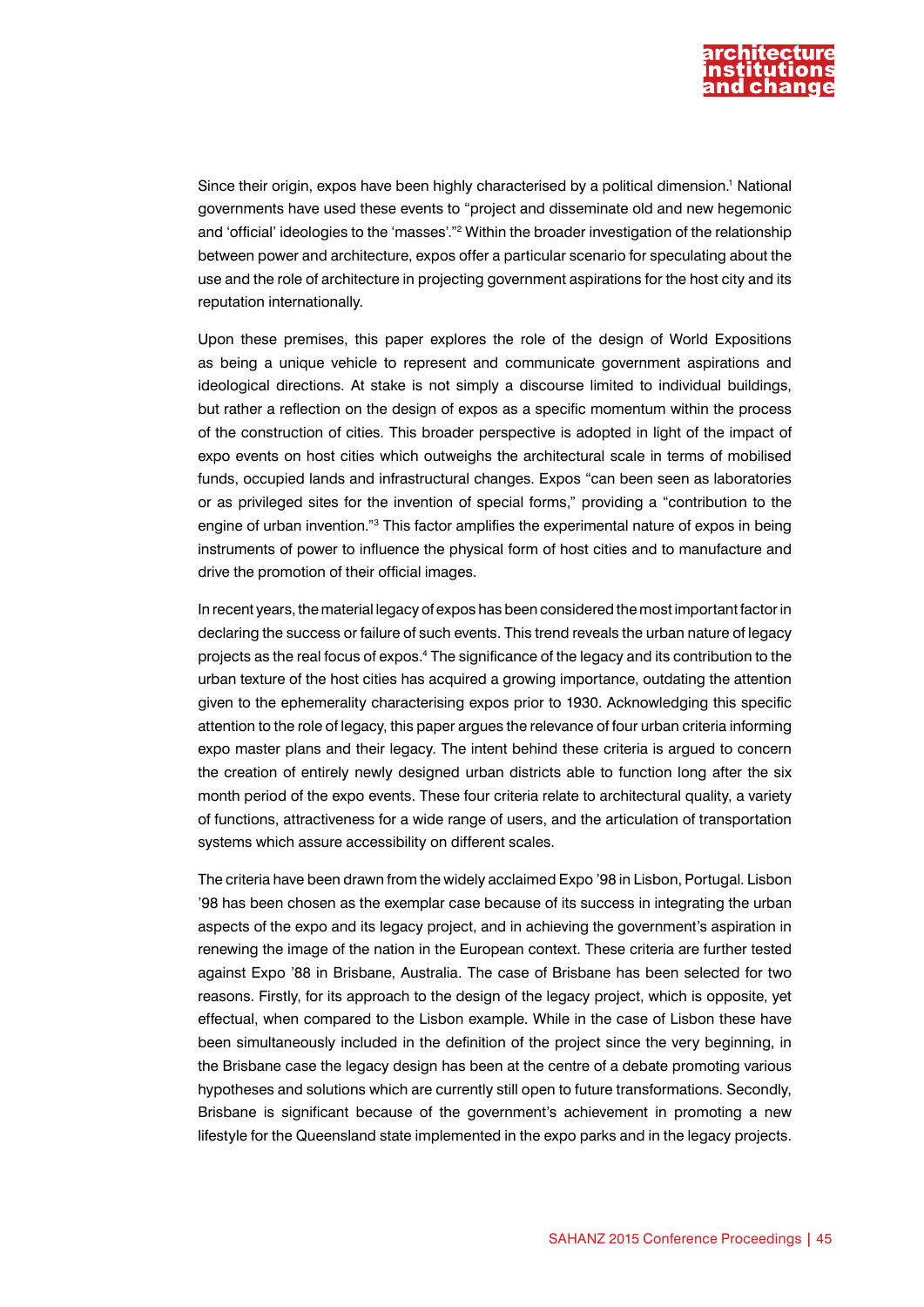#### **Legacy projects and government visions**

From the 1851 London Exposition to the current Expo2015 in Milan, the passage from ephemeral to more permanent solutions has deeply marked expo events and influenced the relationship between governments and architecture. The systematic treatment of the story of expos is beyond the aims of this paper. However, a change in the type of legacy pursued shows an evolution in the use of expos as instruments of power. This change is observed through the importance that legacy projects have progressively acquired, from the proposition of iconic engineering structures, such as the Crystal Palace (1851) or the Tour Eiffel (1889), to more recent urban developments, which conversely do not limit their influence to a representative role, but instead allow the transformation of the host cities' urban dimension. This shift marks the periodisation of expos into three distinct phases, the specifications for which may vary depending on the source. In this paper the time period specifications adopted will fit the classification established by Monclús and Roche.

The first period, labelled as 'Historical', groups the expositions from 1851 to 1930, held before the foundation of the Bureau International des Expositions (BIE).<sup>5</sup> Here, the focus of expo events was the display of technological and industrial development without a specific concern for legacy.<sup>6</sup> Expos of the second period offered an occasion to promote urban developments designed around the theme of entertainment and leisure advocated as the symbols of a modern and appealing lifestyle. "What especially distinguished the century-ofprogress expositions from the first generation of world's fairs was growing emphasis placed on entertainment as central to the modernizing strategies of the exposition promoters."7 This second period groups expos held between 1931 and 1988 with Brisbane '88 representing the epitome of its ethos, with a leisure focused theme and the reinvention of the state lifestyle.<sup>8</sup> The third period, from 1989 onwards, has seen governments particularly interested in citybranding interventions able to promote the regeneration of conspicuous parts of a city and international visibility with the aim of attracting prestige and foreign investment. Similar to Brisbane '88, Lisbon '98 embraces the constituting ideology of this third period.

Resembling the significance of expos to be instruments of power for promoting a new image of the host cities and nations, the government aspirations for the two analysed cases are here presented. The theme of the Brisbane event was "Leisure in the Age of Technology." The Queensland State Government adopted the theme of leisure to promote emphatically a livelier outdoor lifestyle for Queenslanders. This aspect, in accordance with a general leisure-oriented sentiment of expos belonging to the second period, represented in the State government's eyes the marketable feature of Queensland. The architectural instruments adopted to promote such an image were the provision of a public space as a vital element of everyday life, and the facilitation of related activities. These activities portray a stereotypical Australian lifestyle based on outdoor living. Essentially the mission of this operation was to turn attention away from the rural dimension of Queensland to a more tourism-oriented destination with Brisbane cast as an aspiring cosmopolitan city. Therefore, the choice of locating the expo in the very heart of the cultural precinct on the south bank of the Brisbane River, facing Parliament House and the CBD, emphasises the government's mission.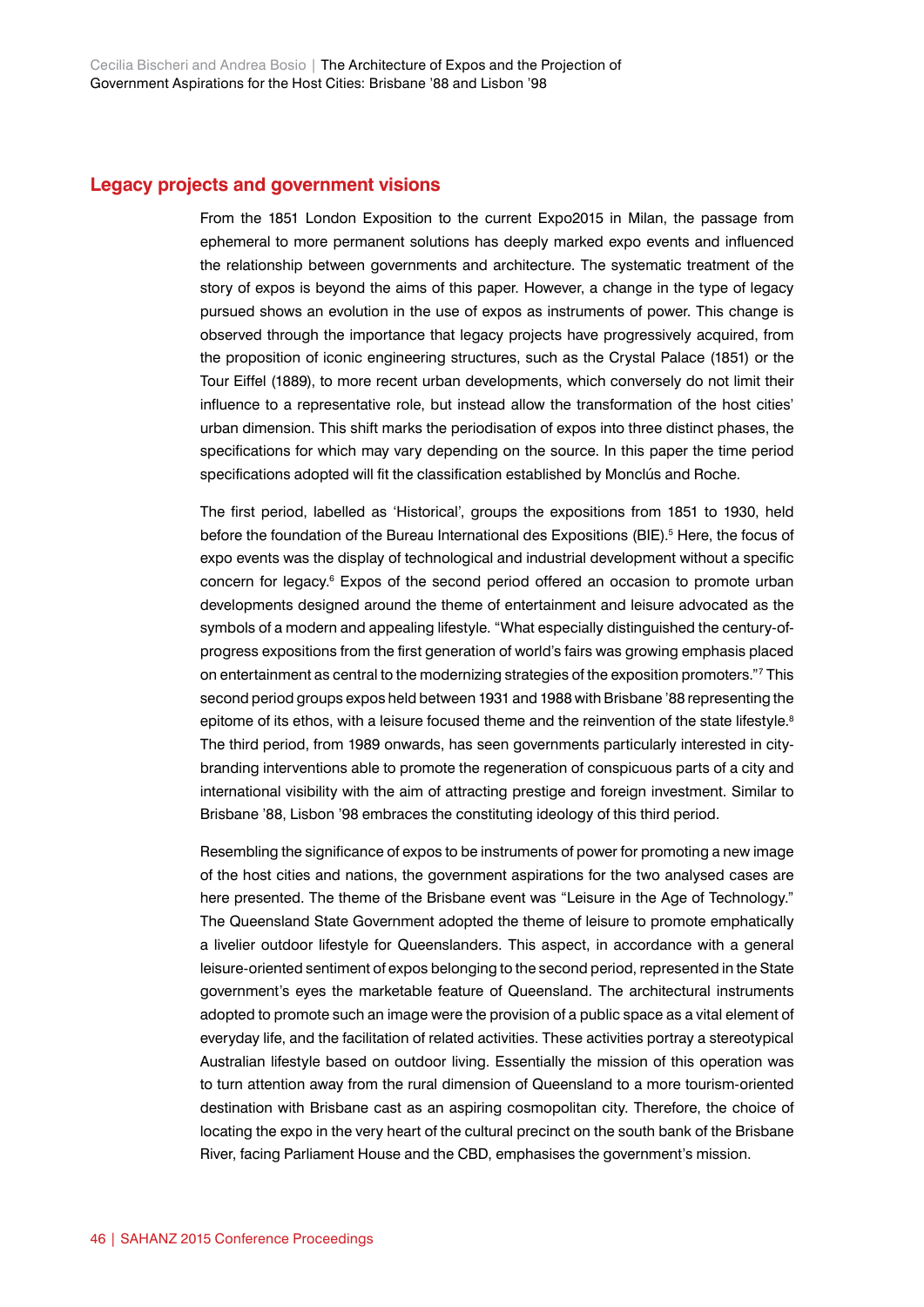

The theme for the Lisbon '98 event was "The Oceans, a Heritage for the Future". Through the commemoration of the 500th anniversary of Vasco de Gama's arrival in India, the Portuguese government aimed to promote a progressive image of Lisbon in the European panorama with the intent of attracting prestige, investment and population growth. The operation of city-branding characterising the Lisbon case aimed to create an ideal city for three specific objectives. Firstly, the image of the ideal city was promoted for Lisboners through an upgrading intervention involving a much larger area than the one contained in the expo boundaries. Secondly, it was promoted for Portugal as a whole through the improvement of infrastructure. Finally, it was offered to international investors through the image of a growing and progressive capital city. The architectural instrument adopted to convey the idea of a modern and vibrant European capital was the planning of a new city served by highly desirable facilities designed by internationally awarded architects and juxtaposed with the old city centre.

#### **Lisbon '98 and Nations' Park: the modernisation of the Portuguese capital city**

Expo '98 and its legacy have been instrumental in the aim to publicly promote the image of Lisbon as a progressive and modern city and to underpin the Portuguese government's aspirations of competitiveness in the European Union.<sup>9</sup> The main goal of the Portuguese authorities was to redeem Lisbon and Portugal from a common perception which depicted the country as rural, conservative and retrograde.<sup>10</sup> Such a stigma can be attributed to Antonio Salazar's 40-year regime (1932-74) which slowed down the process of economic and industrial development in the post-World War II period common to many other European countries. The construction of a new centre for the capital city was intended to promote Lisbon as an 'ideal city' featuring an innovative urban design. Paraphrasing the "Parque Expo '98" official document,<sup>11</sup> the project aspired to propose a "new design for living" and a "new urban concept" to make Lisbon favourably comparable with other European capitals. The Portuguese government had the objective of presenting the country as fully modernised and ready to be competitive in the European panorama considering the recent foundation and commercial consolidation of the European Union.

Having such an ambitious vision, the Portuguese government established Parque Expo '98, a private corporation with access to public funds. The duties of this corporation were quite onerous. In fact, together with planning, realising and dismantling the temporary part of the expo; the company had to manage sales, acquisitions and development of the surrounding 'action zone' (350 hectare) of the expo park.<sup>12</sup> The aim of such a strategy was to assure the economic self-sufficiency of the operation. The expo park and its 'action zone' were, therefore, conceived as a single project. A clear plan for the mega-event as much as for its legacy was proposed; however, the completion of this very much articulated project was subdivided in distinct phases according to their priority and used as an instrument to propose ameliorations impacting on a city scale. Legacy-wise, Lisbon '98 has been largely acknowledged as one of the most paradigmatic cases where the capacity to catalyse a mega-event in a very successful urban regeneration has positively influenced the host city (Figure 1).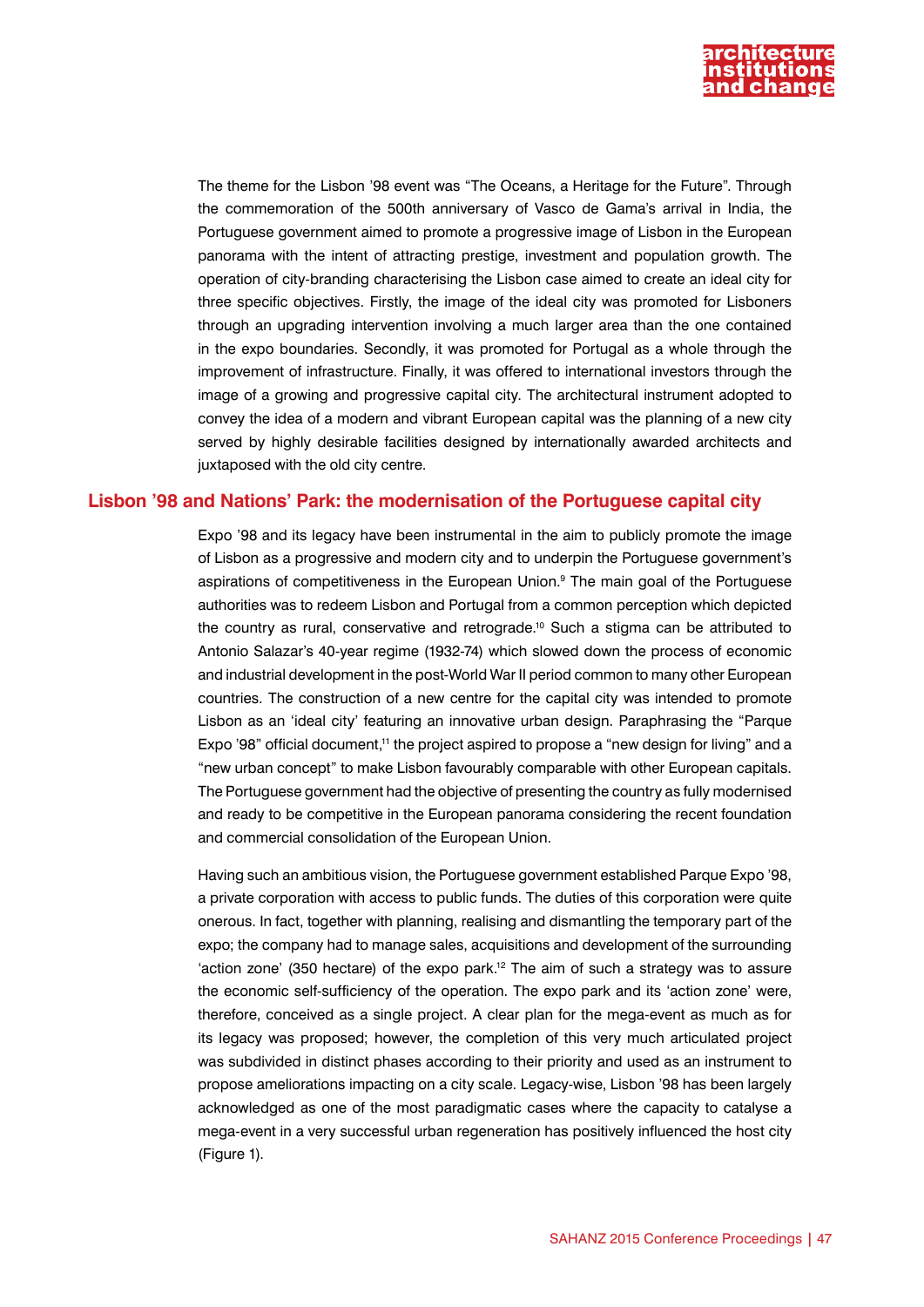Cecilia Bischeri and Andrea Bosio | The Architecture of Expos and the Projection of Government Aspirations for the Host Cities: Brisbane '88 and Lisbon '98



**Fig. 1** North view of the Nations' Park and Vasco de Gama Bridge. Wikimedia. http://upload.wikimedia.org/ wikipedia/commons/9/97/Lisbonne\_Expo98\_02.jpg

The concept of an 'ideal city' for the expo project aims to create a capital characterised by urban design strategies that foster innovative features founded on appealing ways of living. The architectural tactics which encompass the master plan of the 'action zone' and the expo precinct mirror the importance of the four urban criteria identified as leading guidelines in informing the expo master plan and its legacy.

From observing the structure of the 'action zone' master plan, it is notable that rather than proposing innovative approaches to the urban design configuration, the government strategy has been grounded in the deployment of simple, yet well articulated, urban planning rules. Therefore, the expo project tackles some specific issues of the city of Lisbon, while addressing the government's aspiration for the nation to attain greater European visibility.

The choice of a run-down industrial area close to the mouth of the Tagus River was driven by the unique opportunity for urban regeneration, achieved through the reacquisition of five kilometres of riverside and the provision of new and advanced facilities to some of Lisbon's underprivileged peripheral neighbourhoods. The involvement of prestigious figures within the international architectural scene, common practice in the history of expos, constitutes a further component with the dual objective of upgrading the selected area and renewing the image of Portugal. From this practice can be drawn the first urban criteria: the provision of architectural quality for the selected expo site.

Volumetrically, the master plan is organised by locating low-rise interventions close to the river front and high-rise buildings closer to the existing neighbourhoods. The functional distribution has been set to facilitate a mixed-use development. The facilities provided have a local and a citywide influence and are grouped in three types: housing, cultural and service-oriented, and commercial. The housing development, mainly destined for highincome residents, is located in the high-rise portion of the master plan assuring a river view and improving their marketability. The choice of favouring up-market properties could be read as one of the economic strategies for the entire operation to be self-sufficient.

The cultural facilities are mostly concentrated in the expo park boundaries. The main facilities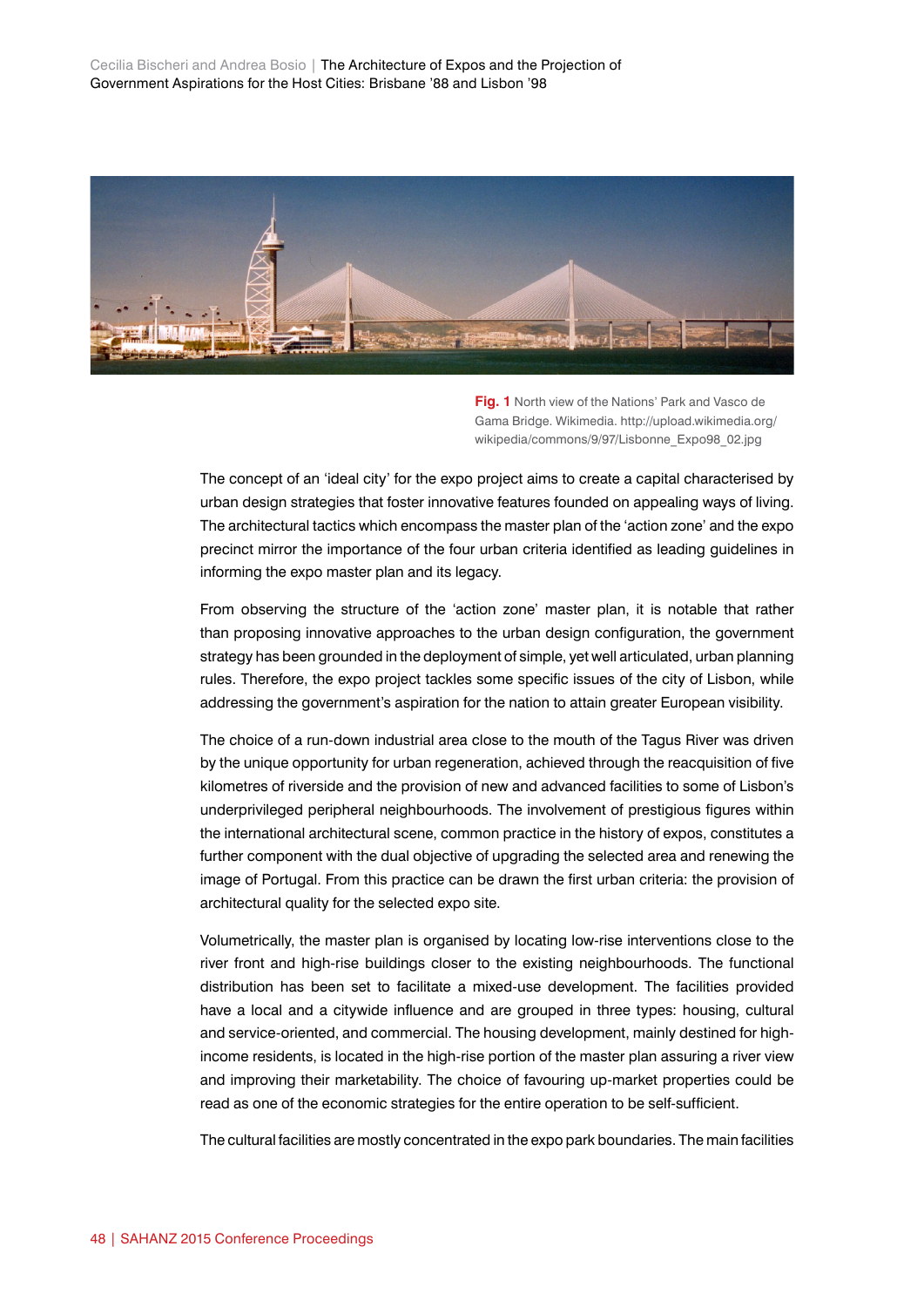

are the Oceanarium, the multi-purpose Utopia Pavilion, the landscaping of the five kilometre river bank and the Portuguese Pavilion (by the Portuguese Pritzker Laureate Álvaro Siza) which was originally destined to be the seat of government but is currently used as an exhibition space.<sup>13</sup>

Services and commercial facilities have been divided into local and citywide functions. Local facilities include schools, supermarkets and shops. Citywide facilities comprise the largest shopping centre in the country, university facilities, a hospital, and the Lisbon Exhibition Centre.14 From this articulation of functions two other criteria have been identified: a variety of functions articulating a plurality of architectural forms and uses and attractiveness for a wide range of users.

The infrastructure most notably includes a 13 kilometre long bridge named after the Portuguese explorer Vasco de Gama and the Gare do Oriente transport hub (rail, subway, and bus lines), designed by Santiago Calatrava. While the design is a highlight, this infrastructure guarantees easy access to the Nations' Park from the international airport, the region and the city. In facilitating the accessibility of the Nations' Park, these two major pieces of infrastructure, together with a new grid of highways, have the long-term intent of improving the connections within the country and internationally. In the planning of the Nations' Park and its 'action zone', the circulation system plays a strategic role in the definition of the spaces and their functions. The hierarchy of the road network facilitates the integration of the existing neighbourhoods with the new expo design, constituted by public spaces, the riverside promenade that culminates in an 84 hectare landscaped park, the Nations' Park pavilions, and the roofed ceremonial piazza of the Portuguese Pavilion. From this highly hierarchised transportation system, the last criterion has been drawn: an articulated and functioning transportation system which assures accessibility to the site and facilitates circulation within the zone and its surroundings (Figure 2).



**Fig. 2** The Portuguese pavilion designed by Álvaro Siza. Wikimedia. http://upload. wikimedia.org/wikipedia/commons/c/ c9/Pabellón de Portugal Expo 98. (6086378507).jpg)

The government's mission of designing a city for better-quality living has been achieved through the four previously listed urban-planning strategies, demonstrating the use and the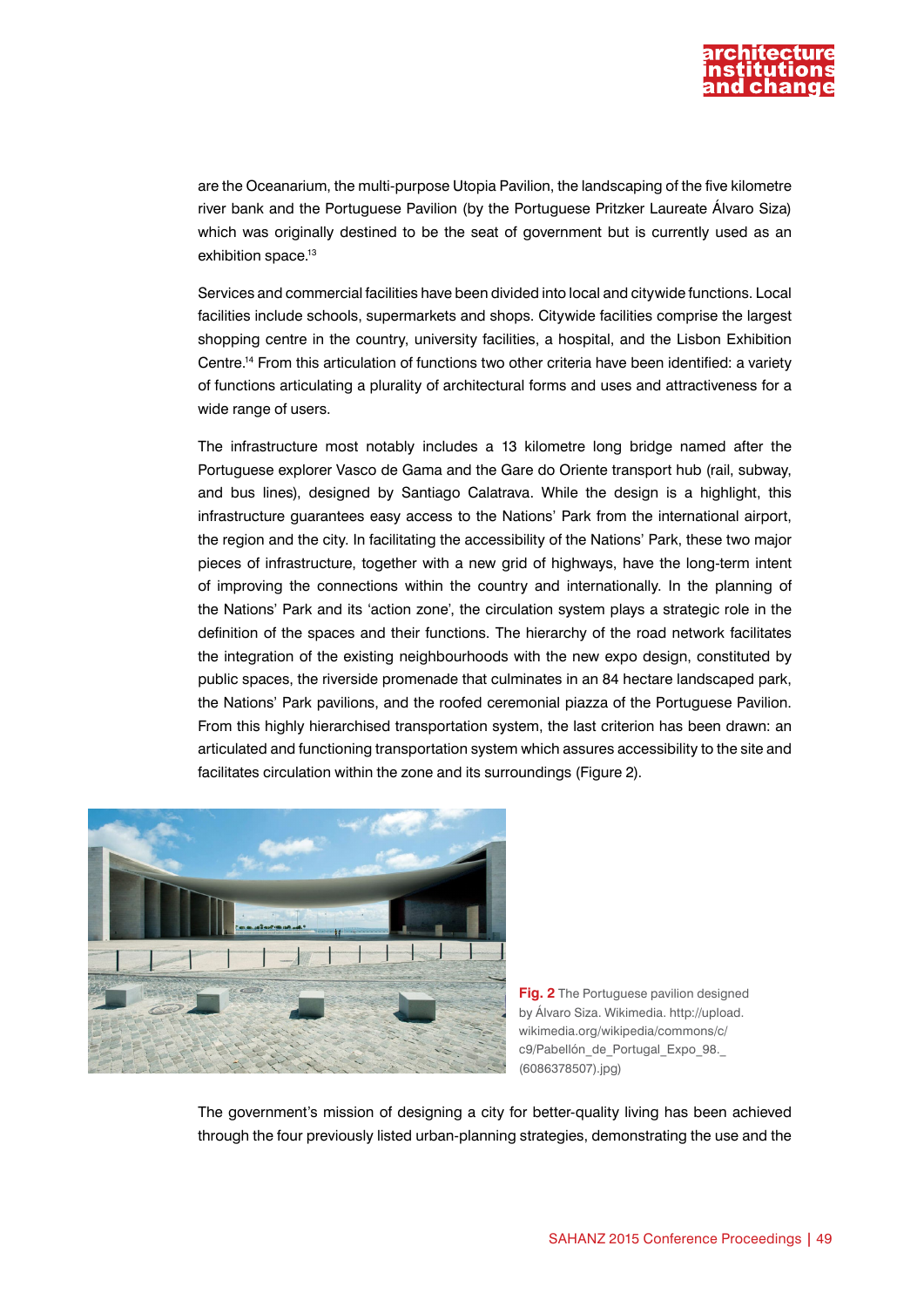role of architecture in projecting the Portuguese government's aspiration of an ideal capital city to the national public and to the international scene.

### **Brisbane '88 and South Bank Parklands: the promotion of the Queensland outdoor lifestyle**

This section focuses on South Bank Parklands, which is considered the design continuation of Expo '88 and constitutes its legacy. South Bank Parklands implements two government aspirations: the promotion of an outdoor lifestyle for Queenslanders and an advancement of Brisbane as a tourism-oriented destination through an entirely new leisure district in the heart of the city. Through the design of South Bank Parklands, the legacy phase has been characterised by a series of projects designed and built after the expo event and over its dismantled site.

Similarities of intent between the expo, themed "Leisure in the Age of Technology", and its legacy project were already expressed by the chairman of the Expo Authority. The local managing agent of Expo '88 proposed the event "as an instrument in the cosmopolitanisation of Brisbane,"15 and predicted permanent changes in trading hours and in outdoor eating habits, and the elevation of landscape design in the future consideration of the city's public spaces. The emergence of "the fashion for eating outdoors" which previously had been banned by licensing laws and health regulations (all lifted for the exposition),<sup>16</sup> was, in fact, maintained as part of the expo legacy, and even adopted throughout all of Queensland. This legal shift demonstrates the willingness of the government to shape the lifestyle habits of the population.

One of the key aspects of the Brisbane expo and its legacy has been the creation of public spaces conceived as vital elements of everyday life. These spaces and their facilities include picnic and barbecue areas, cafes and restaurants with outdoor dining, and an artificial lagoon which has been progressively extended and modified. The origin of South Bank Parklands was already contained in the expo master plan. In fact, the expo provided an imaginary city with streets, cafes and outdoor public spaces, outweighing the pavilions in architectural quality and proportion (Figure 3).<sup>17</sup>



**Fig. 3** The artificial lagoon within South Bank Parklands. Wikimedia. http://upload. wikimedia.org/wikipedia/commons/3/33/ Southbank\_beach.jpg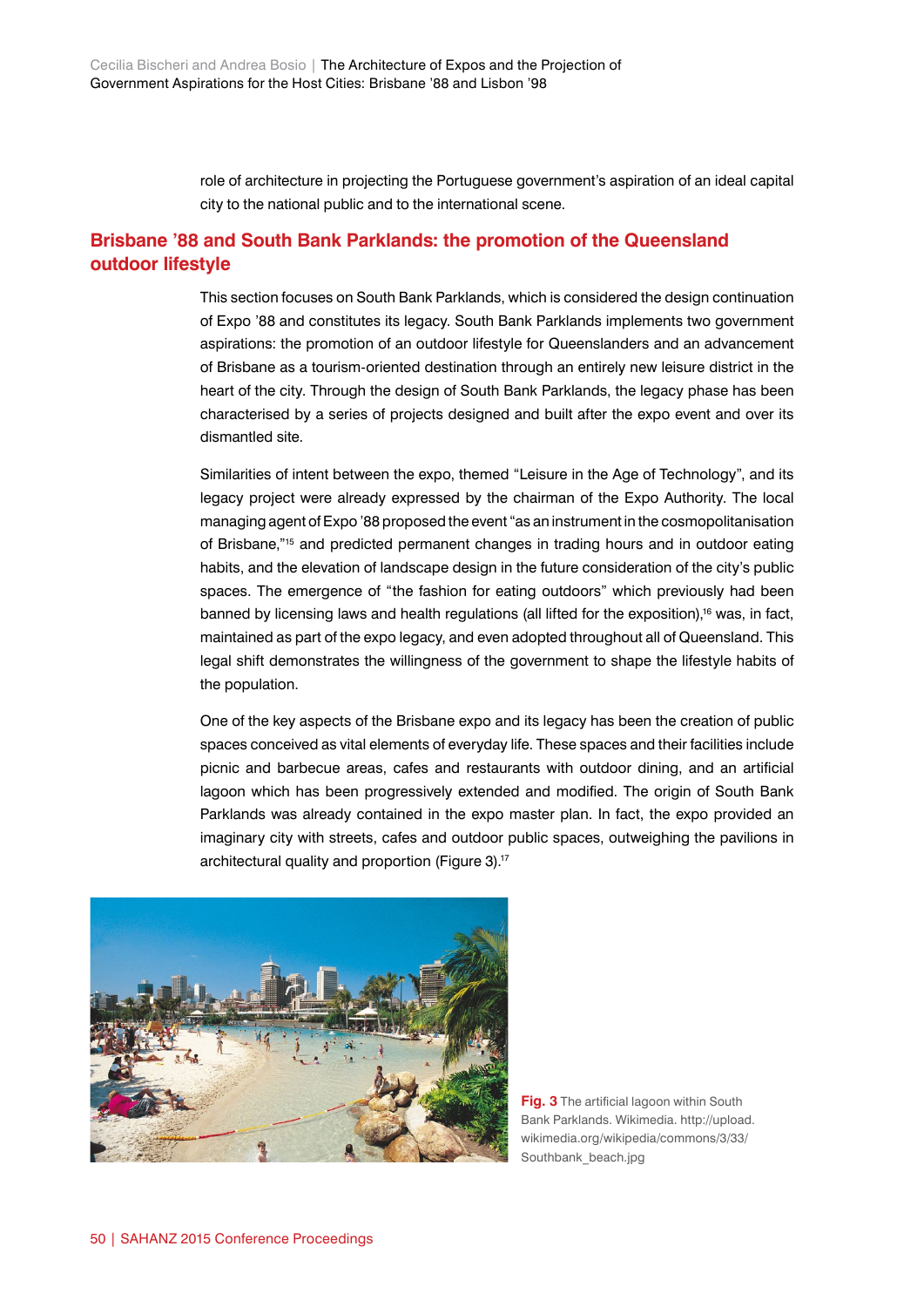

Expo '88 was remembered more for the experience than for its presence within the urban environment. Due to the government's propositions and the correlation with the Australian Bicentennial celebrations, it resulted in an event mostly experienced by Queenslanders. Consequently, the intention of the master plan of the Parklands was "to keep, for all time, some of the feeling of Expo for the people of Brisbane and to make some basic urban experiences like promenading a permanent part of the city's life."<sup>18</sup> It also provided an opportunity to transform an area containing a mixture of commercial, industrial and low income residential properties located next to the newly built Cultural Centre.19 Founded in 1989, South Bank Corporation initially aimed for the supervision of the redevelopment of the dismantled Expo Park.<sup>20</sup> After the substantial completion of its master plan in 2013, it continues today to operate in the management of the precinct. It retains the responsibility of the management and the promotion of South Bank commercial assets, including tenancies and parking, and the completion of the initial master plan and the expansion of the area. Significant to demonstrating the tight relationship between power and architecture, the corporation is a state owned statutory body.

In the main, the expo site was planned to be dismantled at the end of the event. Only single elements such as the monorail, the 88 metre high sky-needle, the Expo Art Centre and John Simpson's performance Piazza became the physical legacy of Expo '88, with only the latter remaining in its original location.<sup>21</sup> The history of the various redevelopment projects for South Bank evidences the inner fragmentation of the site and its conscious detachment from its urban surroundings. These two aspects are here argued to be adopted in order to keep the Cultural Centre separated from "the collections of curiosities of popular zoos, menageries, circuses and commercial pleasure gardens."<sup>22</sup>



**Fig. 4** Brisbane Expo '88. Wikimedia. http://upload.wikimedia.org/wikipedia/ commons/3/3c/Expo\_88\_(8075999993).jpg

The three main proposals for the development of South Bank Parklands are here presented in order to demonstrate the driving leisure sentiment of the expo legacy. The first master plan proposal was developed by the local firm River City 2000 in 1988. Characterised by a highdensity intervention, it was rejected by the local community, influenced by the ephemeral nature of Expo '88 and therefore hostile to an increase of construction density within the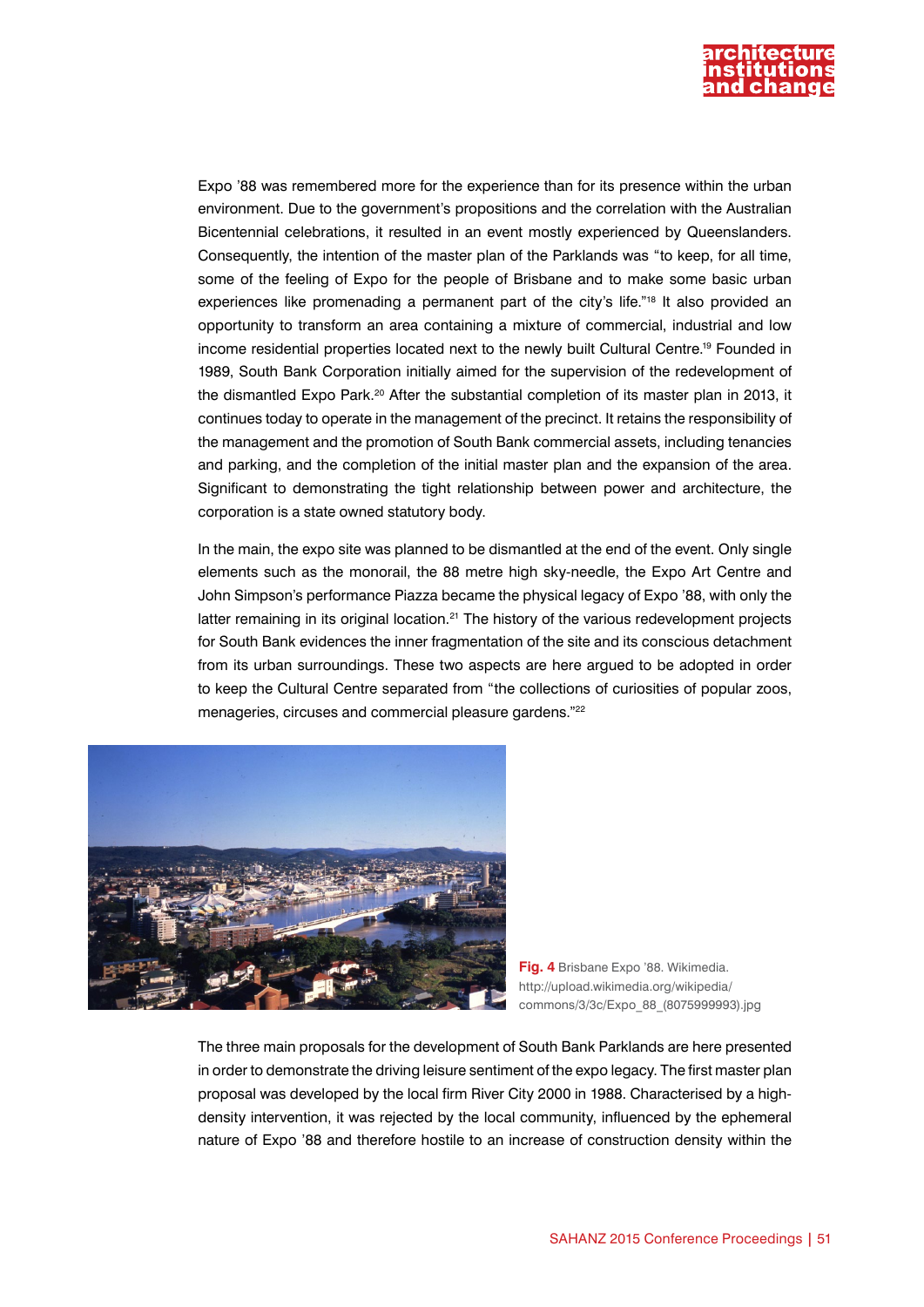expo site. The second proposal conceived by Media 5 Group in 1991, and partially built, promoted an idealised way of living. Everyday life experience was based on shopping in a beach towel and casual encounters with dolphins. The feasibility of those proposals clashed with realistic problems inherent to transportation and access and consequently with the profit prospect by retail developers and companies.<sup>23</sup> Through the creation of Grey Street, a commercial boulevard functioning as a buffer between the public gardens of South Bank and the historic residential tissue, the current 1997-2007 Denton Corker Marshall plan attempts to solve the connectivity issues presented by the previous plan.<sup>24</sup> The boulevard generates a continuing "gradual crescendo of structures"25 with functions deputed to leisure and shopping, including cafes and galleries. This effect was not limited to the boulevard itself but expanded into the surroundings. The recent creation of a covered arcade connecting Grey Street with the adjacent suburb of West End helped to overcome the barrier constituted by the Convention Centre and to liberate the boulevard's civic dimension into the contiguous area.

Within the Parklands, the fragmented and episodic character of South Bank continues without threatening its popularity. New elements symbolic of an ephemeral theme-park such as the panoramic 'Wheel of Brisbane' have been well received. Conversely, permanent interventions such as the ABC Headquarters, designed by Richard Kirk, have been heavily criticised for using public space generated by Expo '88 and otherwise destined to outdoor activities.<sup>26</sup> The government's vision for the expo has highly marked perception in regard to public opinion about the uses of South Bank. In this way, a permanent festive and ephemeral atmosphere has become the driving condition for the public's acceptance of new development proposals. Thus, these latest developments demonstrate how the government's vision promoted during the expo is still an influential element in shaping the architecture-scape of South Bank.

The lesson of the four criteria drawn from Lisbon is here tested against Brisbane, starting with the architectural quality of the expo buildings which reveals a discrepancy with the Lisbon case. In Lisbon the presence of world renowned architecture represented the intension to create an "ideal city", in Brisbane an ephemeral landscape representing the image of a Queensland outdoor lifestyle is amplified by the contrast with the corporality of the award-winning Cultural Centre by Robin Gibson (1982),Queensland Conservatorium by BVN (1996) and the ABC Headquarters by Richard Kirk (2012). The architectural quality of Southbank Parklands is therefore provided by the blunt contrast between the image of an exotic forest against the severity of cultural and educational institutions.

In regard to the variety of functions articulating a plurality of architectural forms and attractiveness for a wide range of users, the Brisbane case includes outdoor leisure and sport facilities primarily dedicated to city users and located at the centre of the development. Other local functions include up-market housing, retail and food outlets, while citywide facilities include vocational and tertiary education, offices and cultural facilities. Similarities with the Lisbon case are evident. However, while in Lisbon these facilities have been provided as part of the legacy project and defined since the beginning of the operation, in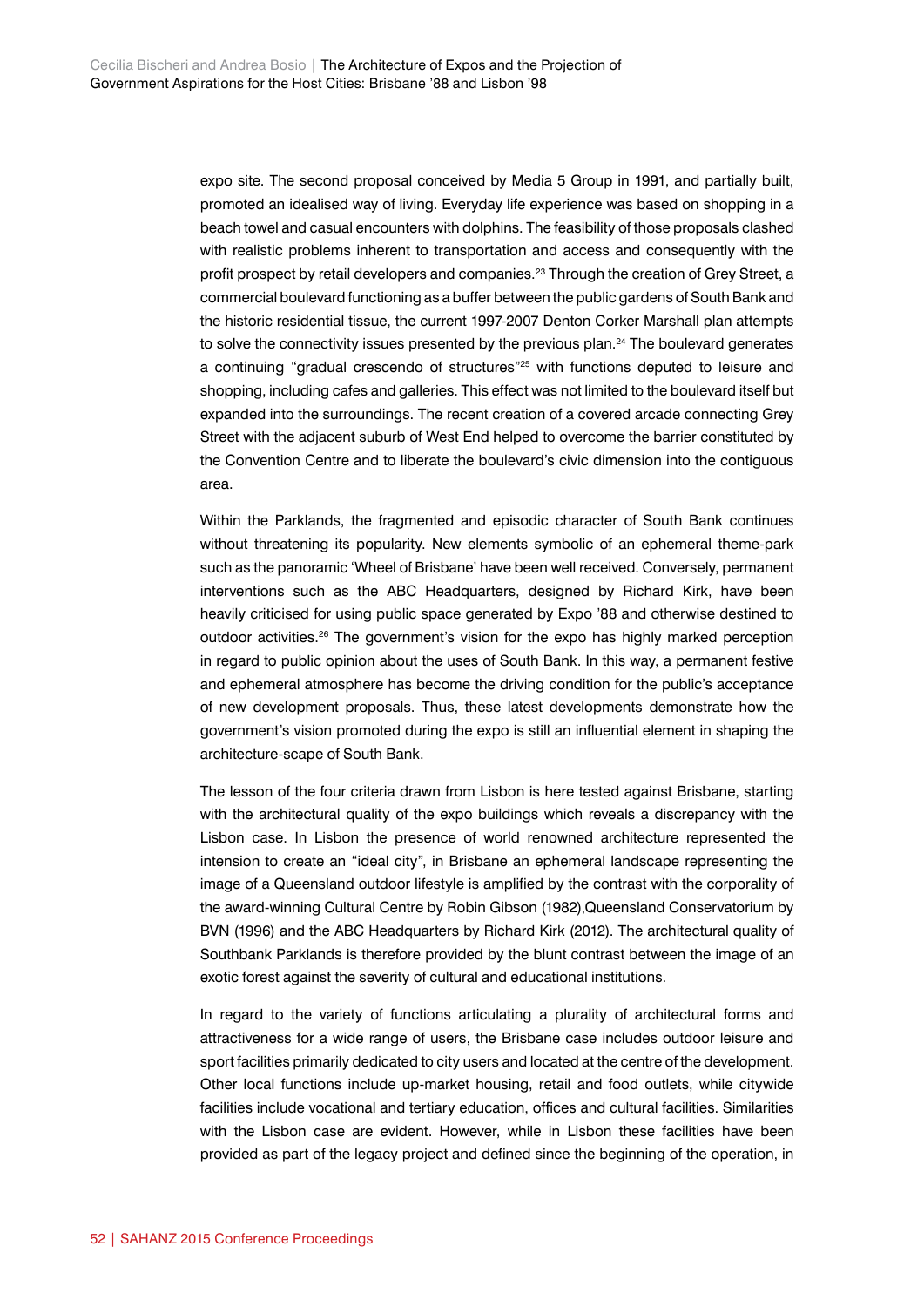

the case of Brisbane the facilities have been attracted to the area as a consequence of the urban polarisation generated by the expo event.

The transportation system followed a similar pattern to the previous criteria. Over the period of the expo, accessibility to the site was limited by city and regional bus and train services. A further integration of the site with its surrounding areas has been the subsequent development of Grey Street boulevard (which penetrates the site longitudinally) and the construction of an elevated bus line.



**Fig. 5** South Bank Parklands with the 'Wheel of Brisbane' and the residential development in the background. Wikimedia. http://upload. wikimedia.org/wikipedia/commons/2/29/28 -South\_Bank\_Parklands\_(4741163759).jpg

#### **Conclusion**

This paper has analysed, through the examples of Brisbane '88 and Lisbon '98, the role of the design of expos and their legacies in projecting government aspirations for the host city and its reputation internationally.

Brisbane '88 and Lisbon '98 have been selected as exemplars in demonstrating the role of architecture in promoting government visions, even though presenting a fundamental difference in the relationship between the two expo events and the design and construction of their legacy projects. In the Lisbon case these have been simultaneously designed and defined since the very beginning ensuring accessibility as much as integration between the parts. Conversely, in the Brisbane case the legacy design has been at the centre of a postexpo debate that still currently promotes various hypotheses and solutions open to future transformations. South Bank Parklands appears in its early stages disconnected from the adjacent suburbs and introverted in its plan. However, the opening of the Russell Arcade and the enlargement of the civic liveliness beyond the expo site boundaries are a symptom of an evolutionary attitude towards the seeking of a greater urban integration between the Parklands and the city.

In conclusion, the government's mission in the Brisbane case regards the proposition of an outdoor lifestyle through the architectural provision of leisure-oriented functions linked to stereotypical images of the Australian outdoor living. By contrast, the government's vision in the Lisbon case involves the creation of an ideal city which is practically built through the provision of diversified functions and infrastructures comparable to the standards of the modern life of European metropolises.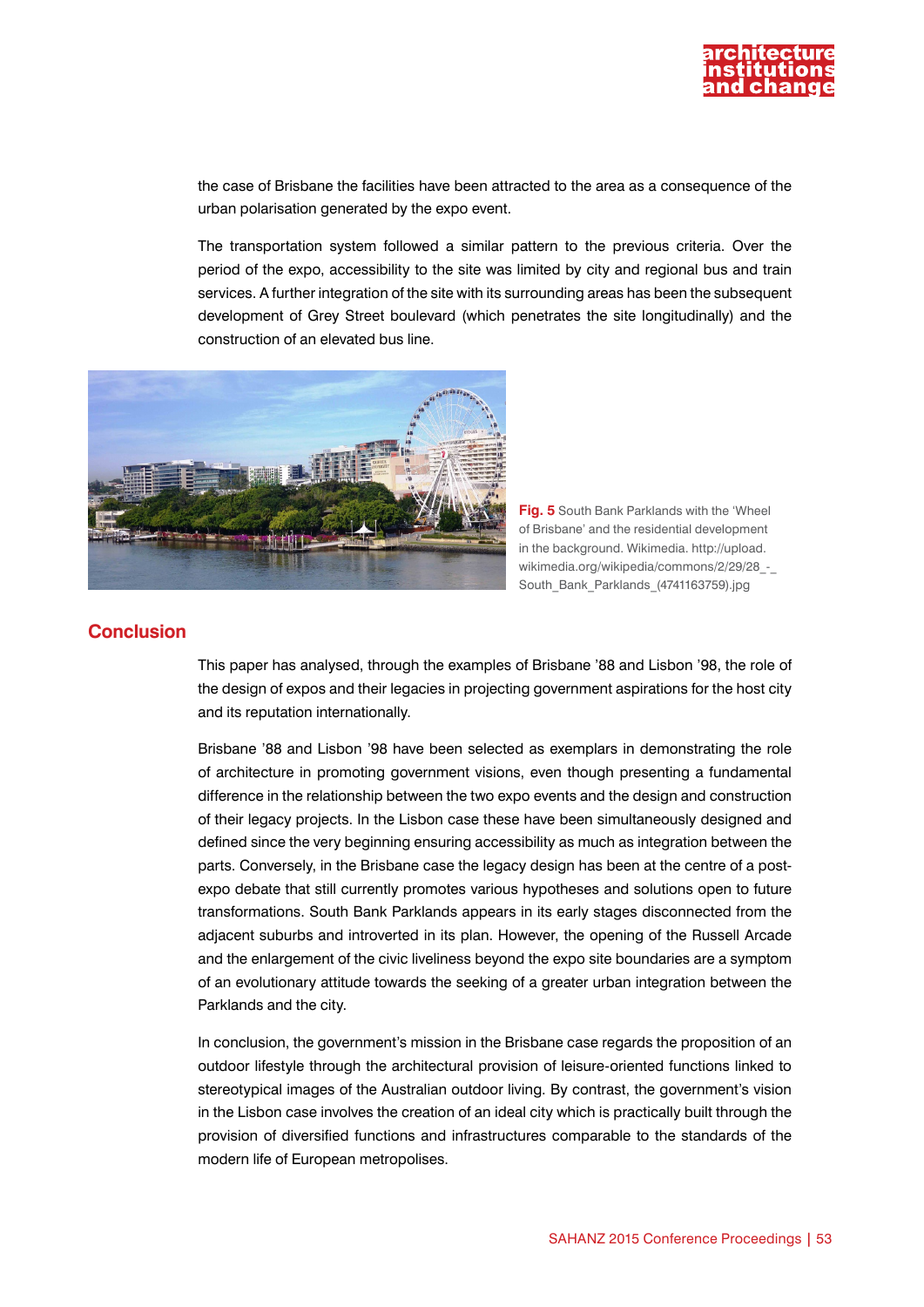- 1 In the paper the term 'expo' will refer indistinctly to 'International Expositions', 'World's Fairs', 'Expositions Universelle', etc.
- 2 Maurice Roche, *Mega-Events and Modernity: Olympics and Expos in the Growth of Global Culture* (London: Routledge, 2000), 9.
- 3 Michael Sorkin, "The Theming of the City," *Lotus International* 109 (2001): 13.
- 4 Marcel Galopin, *Les Expositions Internationales au XXe Siècle et le Bureau International des Expositions*  (Paris: L'Harmattan, 1997).
- 5 In 1851 the first expo was held in London; in 1931 the Bureau International des Expositions (BIE) become operative. The BIE represents the body in charge of organising and managing expos and assuring the quality of the event. "The BIE is the Intergovernmental Organization in charge of overseeing and regulating all international exhibitions that last more than three weeks and are of noncommercial nature". "BIE Who we are," Official site of the Bureau International des Expositions, [www.](http://www.bie-paris.org/site/en/bie/who-we-are) [bie-paris.org/site/en/bie/who-we-are](http://www.bie-paris.org/site/en/bie/who-we-are) (accessed January 29, 2015).
- 6 See Javier Monclús, *International Exhibitions and Urbanism: The Zaragoza Expo 2008 Project* (Farnham: Ashgate, 2009); Paul Greenhalgh, *Ephemeral Vistas: The Expositions Universelles, Great Exhibitions and World's Fairs, 1851-1939* (Manchester: Manchester University Press, 1988); Patrice Ballester, "Landscapes and Representations of the International Expositions: Paris and Barcelona at the Beginning of the 20th Century" (paper presented at the 11th International Planning History Conference, CCCB, Barcelona, Spain, July 2004).
- 7 Robert W. Rydell, *World of Fairs: The Century-of-Progress Expositions* (Chicago: University of Chicago Press, 1993), 214.
- 8 Scholars often propose 1988 as the closing year for this second period acknowledging the year of the fall of the Berlin Wall (1989) as the beginning of the postmodern age as suggested by David Harvey in *The Condition of Postmodernity*: *An Enquiry into the Origins of Cultural Change* (London: Basil Blackwell, 1989). See Monclús, *International Exhibitions and Urbanism*; Roche, *Mega-Events and Modernity*.
- 9 See Mark Wilson and Laura Huntoon, "World's Fairs and Urban Development: Lisbon and Expo98," *International Review of Comparative Public Policy* 12 (2001): 371-393; Jean-Paul Carrière and Christophe Demazière, "Urban Planning and Flagship Development Projects: Lessons from EXPO '98, Lisbon," *Planning Practice and Research* 17, no. 1 (2002): 69-79; João Cabral and Berta Rato, "Urban Development for Competitiveness and Cohesion: The EXPO '98 Urban Project in Lisbon," in *The Globalized City: Economic Restructuring and Social Polarization in European Cities*, ed. Frank Moulaert et al. (Oxford: Oxford University Press, 2003), 209-228.
- 10 Tim Sieber, "Public Architecture in a Postimperial Capital: The Portuguese Pavilion at the 1998 Lisbon's World's Fair," *Visual Anthropology Review* 26, no. 2 (2010): 105-115.
- 11 Parque Expo, SA, *Expo Urbe* (Lisbon: Parque Expo, 1998).
- 12 Parque Expo, SA, *Expo Urbe*.
- 13 Considering the government aspirations of projecting Lisbon as an ideal city, the choice of naming a pavilion Utopia is particularly significant because of the etymology of the Greek word which can equally refer to *ou-topos*, the place that does not exist anywhere, or to *eu-topos*, the place of happiness and perfection.
- 14 Expo '98 did not allow the construction of country pavilions, the expositions of the singular countries were housed in four large structures which at the end of the event were re-used as the Lisbon Exhibition Centre.
- 15 Tony Bennett, "The Shaping of Things to Come: Expo 88," in *Celebrating the Nation: A Critical Study of Australia's Bicentenary*, ed. Tony Bennett et al. (St Leonards, NSW: Allen & Unwin, 1992), 140.
- 16 John Macarthur, "On Kodak Beach: Technical Developments in Imaging and Architecture," *Transition* 48 (1995): 20.
- 17 In "The Brisbane Effect," Janette Turner Hospital describes the core of the expo ground as a pavilion with no walls, constituting of an artificial pacific lagoon, in which artificial mists and rain keep alive real trees, ferns, orchids and living fauna within: "And I wonder if it would be possible anywhere else in the world for a tourist, in the very heart of a city of a million people, to lean against a giant fig and hear nothing but the movement of ferns and the calling of bellbirds." Janette Turner Hospital, "The Brisbane Effect," *The Globe and Mail*, November 11, 1988.
- 18 Cathrin Bull, "Southbank Parklands: Brisbane's Backyard," *Landscape Australia* 16, no. 1 (1994): 49.